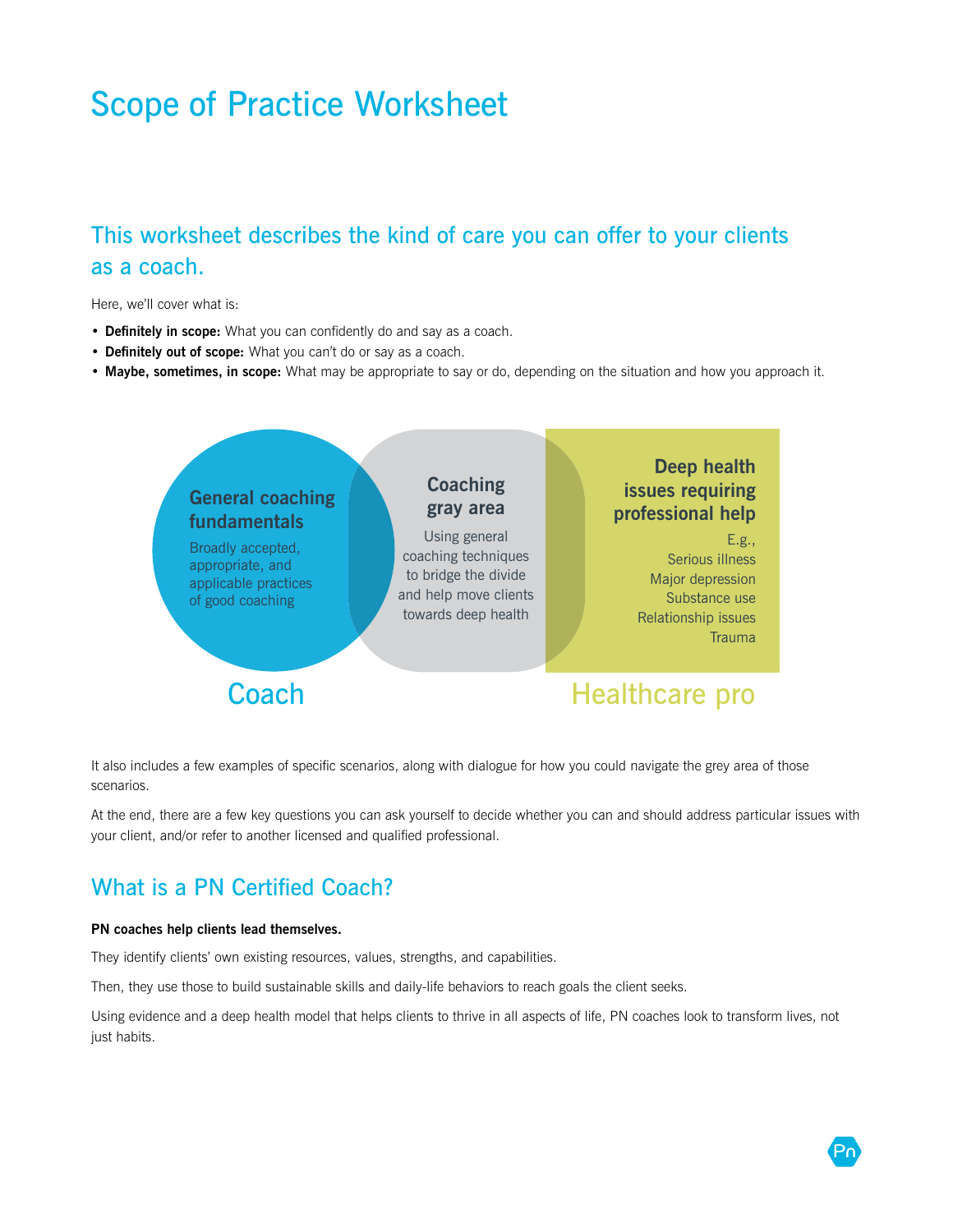# What's in scope for a PN Certified Coach?

### **It's not always obvious.**

Here's what you can offer clients:

- **• General education:** Teaching clients about topics and skills (e.g., nutrition, movement, sleep, stress management, and change) that can improve their deep health and performance, using widely accepted evidence-based information that relates to clients' goals, lifestyle, and values.
- **•** Goal setting: Helping clients define and clarify what they want; why they want it; and how this relates to their identities, values, and life priorities.
- **• Action planning:** Helping clients break down their goals into practical and specific skills, practices, and actions, then organize them in a concrete plan.
- **• Prioritization:** Helping clients identify what they do and don't want, what's most important, and what they're willing to trade off.
- **• Mindset awareness:** Helping clients explore any beliefs, ambivalence, and/or concerns around building new routines.
- **• Accountability and support:** Helping clients do what they say they want to do. Providing ongoing reminders, support, and neutral third-party perspective for clients' commitments to their goals.
- **• Self-awareness:** Helping clients see how behaviors and mindset lead to outcomes, and how other factors (such as environmental cues) shape their behaviors and mindset. Showing how skill domains (i.e., nutrition, movement, sleep, stress management, etc.) connect to one another. Guiding clients through self-experiments to build their own self-awareness (i.e., their Owner's Manual).
- **• Being part of a larger care team:** Helping clients coordinate and navigate interactions with other licensed and credentialed care providers such as doctors, physiotherapists, mental health specialists, etc. (E.g., by helping clients increase awareness about their experiences, providing appropriate language, suggesting referrals, etc.)

# What's NOT in scope?

You cannot do these unless you are otherwise formally trained, licensed, and credentialed to do so (e.g., an MD or RD).

#### **Here are the main areas NOT in scope for a PN Certified Coach:**

- **• Diagnosing, treating, and/or prescribing for specific medical issues** (e.g,. injuries, diseases, post-surgical recovery, etc.)
- **• Diagnosing, treating, and/or prescribing for specific mental and emotional health issues**  (e.g,. eating disorder, PTSD, substance abuse, etc.)
- **• Providing advice related to specific medications** or medication-supplement interactions
- **• Providing advice on specific medical tests** to assess and interpret health status (e.g., bloodwork, MRI, psychiatric evaluation, sleep lab, genetic tests, etc.)



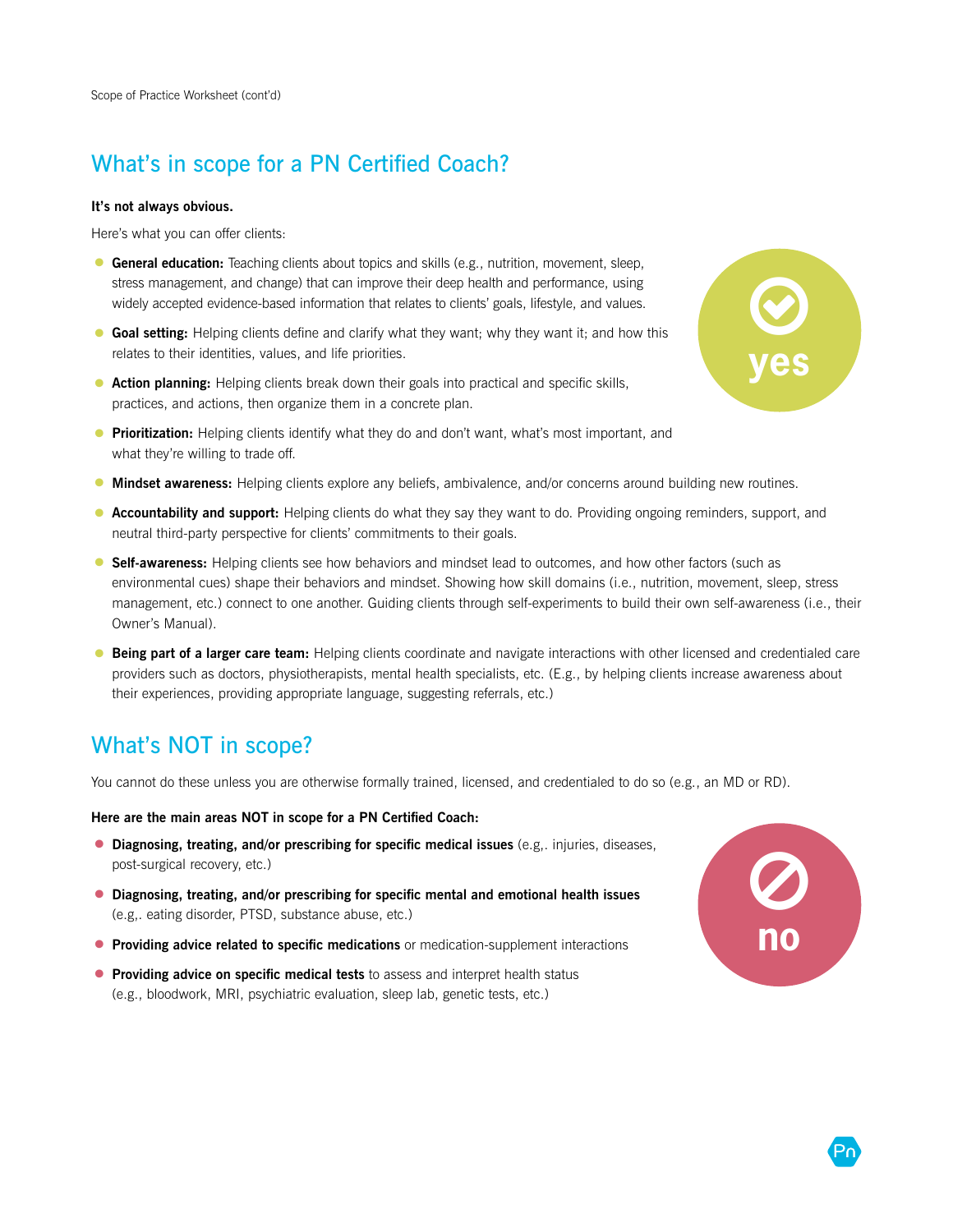# What's *maybe, sometimes* in scope?

On paper, in and out of scope is simple. But in real-life coaching, there are many gray areas. These gray areas live in between clear-cut definitions of "definitely in scope" and "definitely out of scope".

### **Here are the gray areas of what you can offer clients:**

- **• Listening, providing general support, and offering basic education** on areas outside of your scope if they affect your work together (e.g., listening empathetically to client concerns about pain, and explaining how pain can affect daily activity).
- **• Encouraging clients to consult with a licensed healthcare provider** if any identified issues are significantly disrupting daily life and deep health.
- **• Providing information on supplements generally regarded as safe for most people** (e.g., protein powder, omega-3, fiber, greens powders, vitamin C, etc.).
- **• Providing general information on basic health, performance, and function assessments** (e.g., body weight, body composition, food journals, overall mood and energy levels, etc.).

# Specific scenarios in practice

**Here are some examples of how you can navigate the SOP boundaries in practice.**



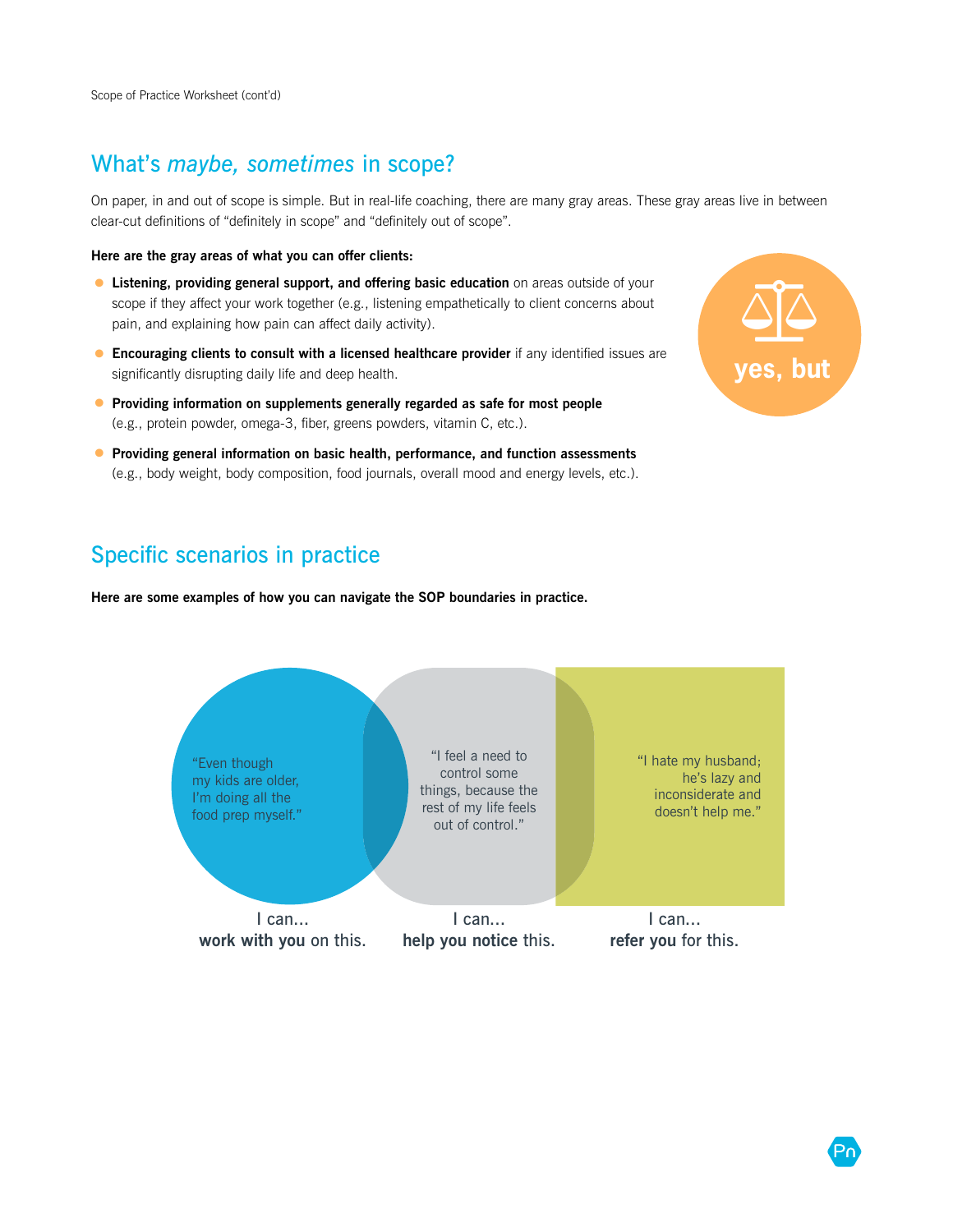| <b>SKILL</b><br><b>DOMAIN</b> | <b>EXAMPLES</b> (AND WHAT TO DO TO STAY IN SCOPE)                                                                                                                                                                                                                                                                                                                                                                                                                                                                                                                        | IN SCOPE?     |
|-------------------------------|--------------------------------------------------------------------------------------------------------------------------------------------------------------------------------------------------------------------------------------------------------------------------------------------------------------------------------------------------------------------------------------------------------------------------------------------------------------------------------------------------------------------------------------------------------------------------|---------------|
| <b>Nutrition</b>              | Providing information on what "quality food" means, and how to measure different<br>types of foods in hand portions<br>Helping clients document their eating habits (e.g., by keeping a food journal)<br>$\bullet$<br>Talking through judgements and/or biases about what's "the right" way to eat<br>$\bullet$                                                                                                                                                                                                                                                          | yes           |
|                               | Specifically addressing and/or diagnosing an eating disorder<br>$\bullet$<br>Providing information related to food or supplement interactions with medication<br>Instead, refer to: Registered dietitian (RD), pharmacist                                                                                                                                                                                                                                                                                                                                                | no            |
|                               | Example dialogue to navigate the in-between:<br>"We can definitely work together to identify some potential food sensitivities and/or<br>triggers (e.g., through a food journal). Also, bear in mind that these are just educated<br>guesses."<br>"If you have concerns about specific sensitivities or allergies, your primary care doctor<br>$\bullet$<br>can help you with those tests."<br>"If you don't currently have another doctor, I'd be happy to help you find resources that<br>$\bullet$<br>are available to you."                                          | but           |
| <b>Movement</b>               | Providing information on the role of movement and/or exercise in a healthy lifestyle<br>$\bullet$<br>Helping develop a general movement routine that accommodates movement<br>$\bullet$<br>limitations and fitness level (e.g., a practice to spend 20 min per day walking or<br>stretching in the evening)<br>Helping clients plan and prioritize exercise<br>$\bullet$<br>Providing information and/or referrals to other qualified professionals as needed (e.g., a<br>$\bullet$<br>certified personal trainer, physical therapist, or pain specialist for an injury) | ves           |
|                               | Providing exercise explicitly as a treatment for an injury<br>$\bullet$<br>Providing targeted exercise programming for specific physiological adaptations (e.g.,<br>increasing speed or improving hip mobility)<br>Instead, refer to: Certified personal trainer, physical therapist, or pain specialist                                                                                                                                                                                                                                                                 | $\mathbf{no}$ |
|                               | Example dialogue to navigate the in-between:<br>"I can definitely help you brainstorm some ideas for movement that don't cause pain<br>for you."<br>"It's also important for me to mention: If your knee pain persists, I'd recommend that<br>$\bullet$<br>you seek out a physical therapist or other specialist. I can recommend a couple of<br>people who have helped many other clients."                                                                                                                                                                             | yes<br>but    |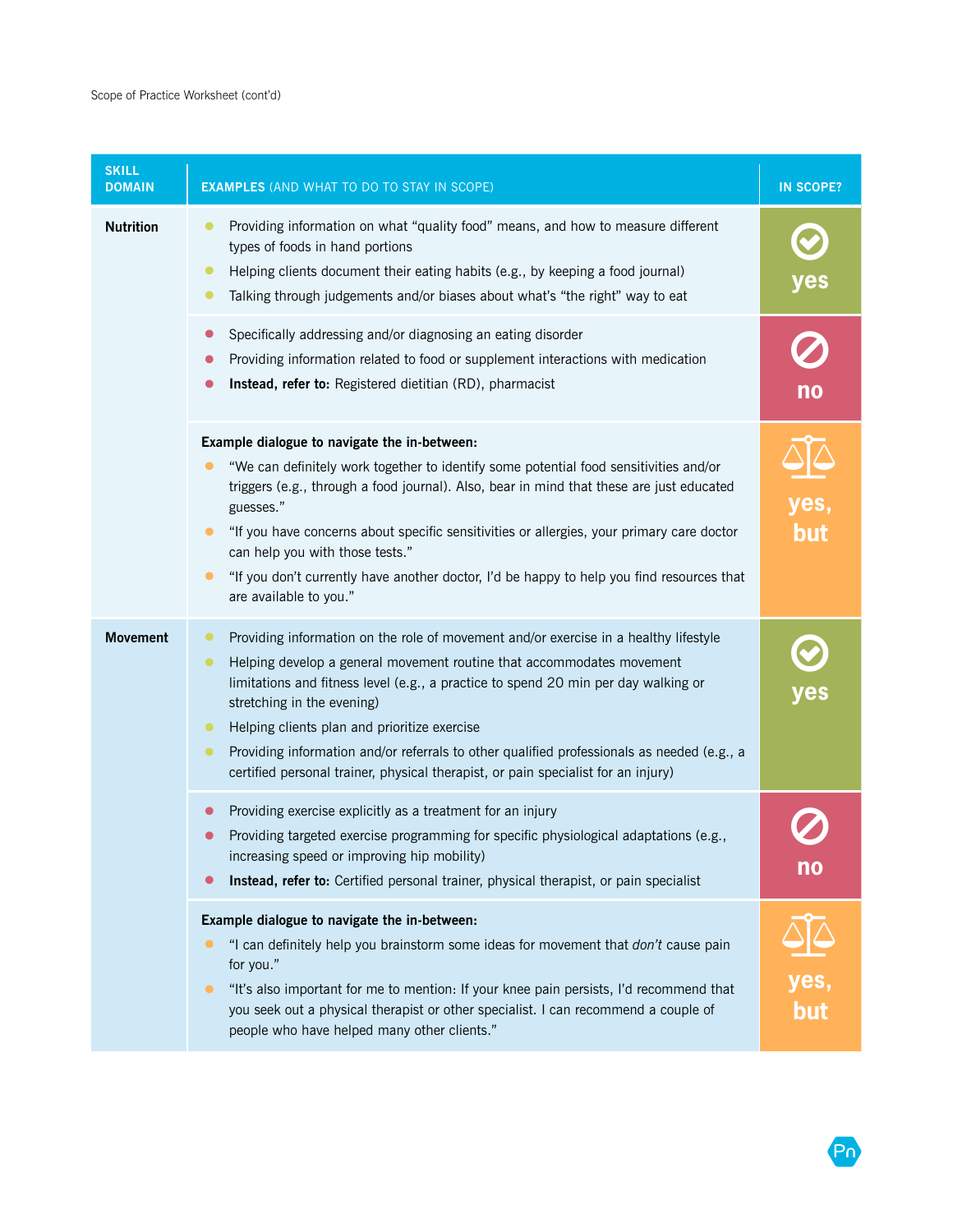| <b>SKILL</b><br><b>DOMAIN</b> | <b>EXAMPLES (AND WHAT TO DO TO STAY IN SCOPE)</b>                                                                                                                                                                                                                                                                                                                                                                                                                                                                                                                                                                                                                                                                                                | <b>IN SCOPE?</b> |
|-------------------------------|--------------------------------------------------------------------------------------------------------------------------------------------------------------------------------------------------------------------------------------------------------------------------------------------------------------------------------------------------------------------------------------------------------------------------------------------------------------------------------------------------------------------------------------------------------------------------------------------------------------------------------------------------------------------------------------------------------------------------------------------------|------------------|
| <b>Sleep</b>                  | Providing information on the value of sleep; exploring client beliefs about sleep<br>$\bullet$<br>Showing how good/poor sleep affects clients' mood, focus, and decision making<br>$\bullet$<br>Helping to build better daily sleep routines, suggesting improvements for the sleeping<br>$\bullet$<br>environment, etc.                                                                                                                                                                                                                                                                                                                                                                                                                         | /es              |
|                               | Diagnosing a sleep disorder<br>$\bullet$<br>Recommending sleep supplements without adequate evidence of safety or efficacy<br>Instead, refer to: Sleep physician (MD), psychologist with specialty in treating<br>insomnia                                                                                                                                                                                                                                                                                                                                                                                                                                                                                                                       | no               |
|                               | Example dialogue to navigate the in-between:<br>"We can definitely talk about some of the best practices of a consistent sleep routine."<br>"It's also important for me to mention: If you have chronic concerns about your sleep,<br>$\bullet$<br>there are a lot of doctors who are thoroughly trained specifically to deal with those<br>scenarios. I could recommend a couple of resources for you."                                                                                                                                                                                                                                                                                                                                         | but              |
| <b>Stress</b>                 | Providing information about stress; exploring client beliefs about stress<br>$\bullet$<br>Educating clients about how the stress response works; encouraging them to notice<br>$\bullet$<br>how that appears in their own experiences (e.g., in their sleep and eating routines)<br>Helping clients develop planning and preparation skills to anticipate and prevent stress<br>$\bullet$<br>Helping clients understand the practice of tolerating stress and how to become more stress<br>$\bullet$<br>resilient (e.g., meditation, spending more time outside, doing a mind/body scan, etc.)<br>Providing information about and/or referrals to other qualified professionals as needed<br>$\bullet$<br>(e.g., psychologist, counsellor, etc.) |                  |
|                               | Diagnosing and treating mental and emotional health issues (e.g., anxiety, depression,<br>$\bullet$<br>ADHD, bipolar, PTSD, etc.)<br>Instead, refer to: Psychologist, psychiatrist (MD), social worker (LCSW)                                                                                                                                                                                                                                                                                                                                                                                                                                                                                                                                    | 110              |
|                               | Example dialogue to navigate the in-between:<br>"We can definitely talk broadly about what you're noticing regarding stress in your daily<br>life, such as what your personal triggers are and how they affect your choices. We'll keep it<br>focused on basic next actions that you can control."<br>"It's also important for me to mention: If stress is becoming chronic and disrupting<br>$\bullet$<br>your daily life, there are a lot of qualified pros who are trained to address more specific<br>problems related to stress - for instance, the symptoms of depression or anxiety."<br>"If that seems like something that would be helpful for you, I could help you explore your<br>$\bullet$<br>options and make referrals."          | Ves,<br>but      |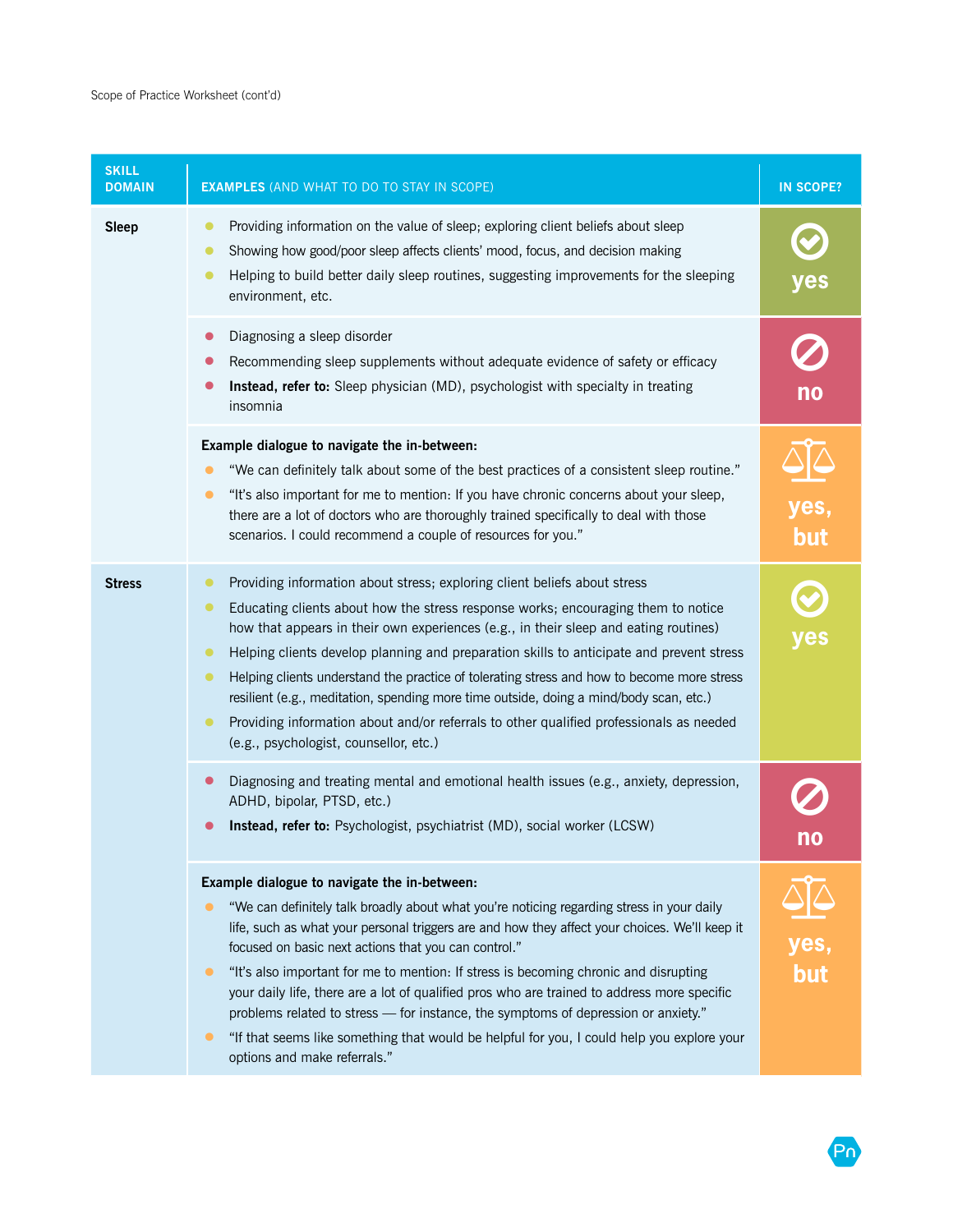| <b>SKILL</b><br><b>DOMAIN</b> | <b>EXAMPLES (AND WHAT TO DO TO STAY IN SCOPE)</b>                                                                                                                                                                                                                                                                                                                                                                                                                                                                                                                                                                                                                                                              | <b>IN SCOPE?</b> |
|-------------------------------|----------------------------------------------------------------------------------------------------------------------------------------------------------------------------------------------------------------------------------------------------------------------------------------------------------------------------------------------------------------------------------------------------------------------------------------------------------------------------------------------------------------------------------------------------------------------------------------------------------------------------------------------------------------------------------------------------------------|------------------|
| Change<br>adaptation          | Educating about and normalizing the process of change, specifically on the topics/skills<br>of emotional regulation, growth mindset, and self awareness<br>Discussing general trade-offs and ambivalence about change<br>$\bullet$<br>Helping break down goals into small daily actions that work in the client's life                                                                                                                                                                                                                                                                                                                                                                                         |                  |
|                               | Targeted support through life transition or traumatic experience (e.g., grief counselling)<br>Instead, refer to: Psychologist, psychiatrist (MD), social worker (LCSW)                                                                                                                                                                                                                                                                                                                                                                                                                                                                                                                                         | $\mathbf{n}$     |
|                               | Example dialogue to navigate the in-between:<br>"Changing habits is definitely hard; especially deeply-seated habits that have been around<br>for many years. It's common for emotional and/or mindset barriers to come up in that<br>process."<br>"We can talk about those broadly and discuss some practices to help you make sense of<br>$\bullet$<br>the change as it relates to your goal of [x]."<br>"If you start feeling like specific issues are surfacing for you that you want to dig<br>deeper into $-$ physically, mentally, and/or emotionally $-$ let's talk about other resources<br>and qualified professionals to support you with those. Living in good health takes a<br>team of support." | yes,<br>but      |

# Potential other experts for referral:

- Medical doctor (MD)
	- Dentist (DDS, DMD) for issues related to the mechanics of eating and jaw health
	- Sports medicine doctor for joint and other athletic injuries
	- Gastroenterologist for digestive issues
	- Endocrinologist for hormonal issues
	- OB/GYN for women's sexual and reproductive health issues
- Registered dietitian (RD, RDN)
- Pharmacist (PharmD, RPh)
- Licensed clinical social worker (LCSW)
- Registered psychologist or psychotherapist (RDPsych, RPsych)
- Doctor of psychology (PsyD)
- Licensed professional counselor (LPC/LCPC/LPCC/LMHC)
- Physical therapist or physiotherapist (PT)
- Certified strength & conditioning specialist (CSCS); Certified athletic trainer (ATC); Certified personal trainer (CPT)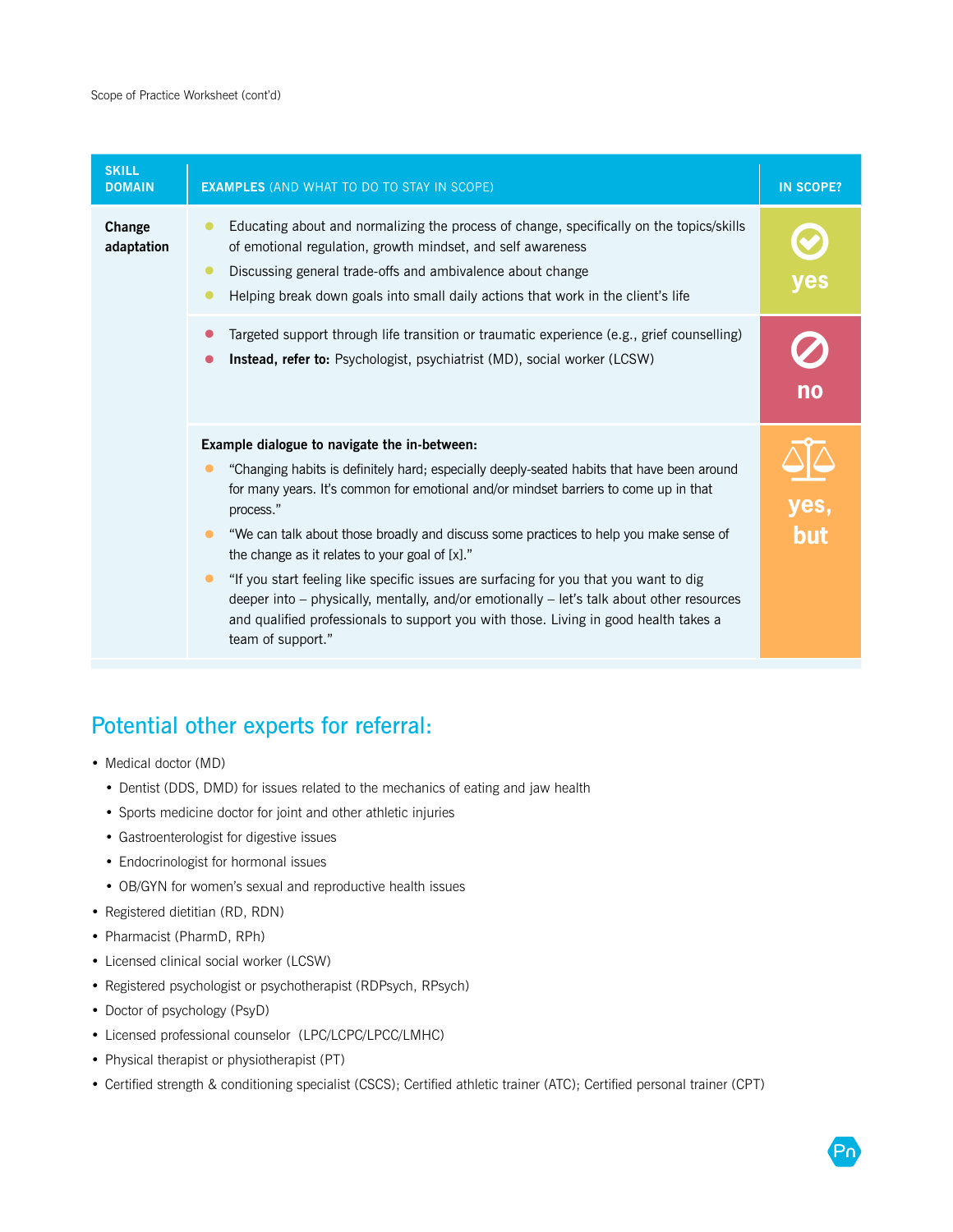## SOP questions to ask yourself

### FORMAL TRAINING AND QUALIFICATIONS

### **Are you formally certified, licensed, or otherwise credentialled by a post-secondary institution and/or professional organization to deal with a particular health topic or concern?**

Formal designations are granted by accredited institutions and professional organizations (e.g., College of Dietitians, Royal College of Physicians and Surgeons, etc.).

Most licensed professions require postgraduate training such as a Masters or doctoral degree.

#### **If you hold a private certification, what was the nature of your instruction and the duration of your training?**

A weekend certification or a short online course does not qualify you for much.

### **If you hold a private certification, is that certification recognized by legitimate post-secondary institutions or professional organizations?**

(E.g., the American Psychological Association, American College of Sports Medicine).

See if that certification is accredited for Continuing Education Credits (CECs) or Continuing Education Units (CEUs) by postsecondary institutions or professional organizations.

#### **If you hold a private certification, were you required to complete formal assessments?**

(E.g., exams, supervised practicums, graded written assignments, etc.)

#### SUPERVISION AND MENTORSHIP

#### **Have you received targeted supervision and mentorship on a particular health topic or concern?**

#### **Have you completed some type of apprenticeship under the direction of another professional?**

Some types of education are more informal, e.g., working as a junior strength and conditioning coach under the direct supervision of a senior coach.

### REGIONAL REGULATION

#### **Is it legal for you to practice within your particular jurisdiction?**

What local legislation, regulation, and/or policies govern your practice?

What can you do and call yourself within this region?

Does your local region recognize your formal credentials?

For instance, within the United States, rules may vary by state. Within Canada, rules vary by province. If you received a designation in one country, it may not apply to another country.